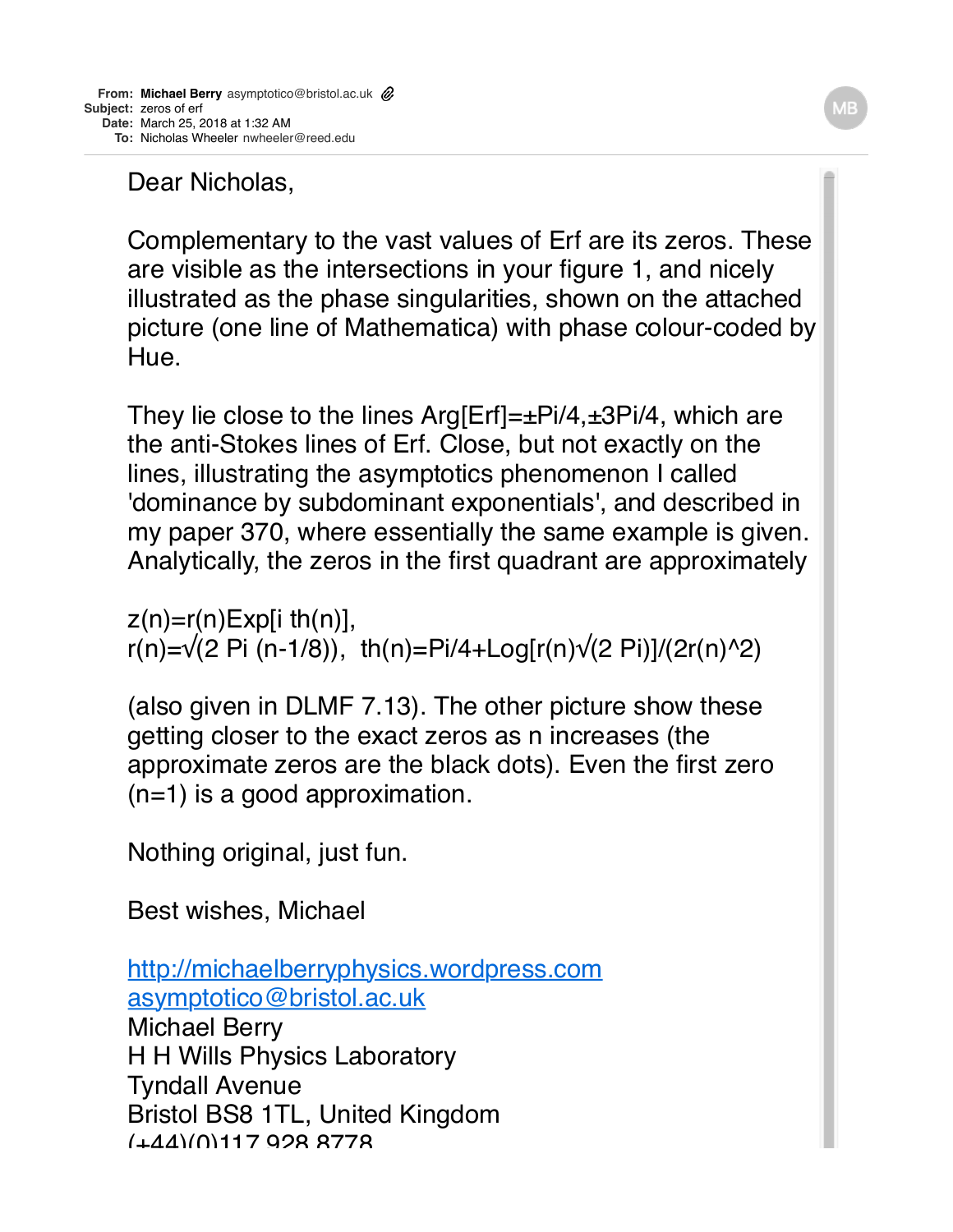**From:** Nicholas Wheeler <nwheeler@reed.edu> **Sent:** 24 March 2018 21:22 **To:** Michael Berry **Cc:** Nicholas Wheeler **Subject:** Remarks re Band-limited Superoscillation

Hello again, Michael

I do not know what interest superoscillations retain among your widely varied interests, but cannot expect you to have more than a passingly courteous interest in what this amateur has to contribute to the subject. But allow myself to share with you some work completed earlier today…because who else can I share it with? Who else could have even slight interest in it?

I was recently motivated to look more closely to the exact solution of your model of band-limited superoscillation. Specifically, I looked to properties of the factor assembled from error functions, which hinge on general properties of error functions with complex arguments. Those are difficult to develop analytically, but can be exposed using the graphic resources of *Mathematica*. I can expect you to have little interest in my text (notes addressed mainly to myself), but think you might possibly have some interesting the accompanying figures.

Regards,

**Nicholas**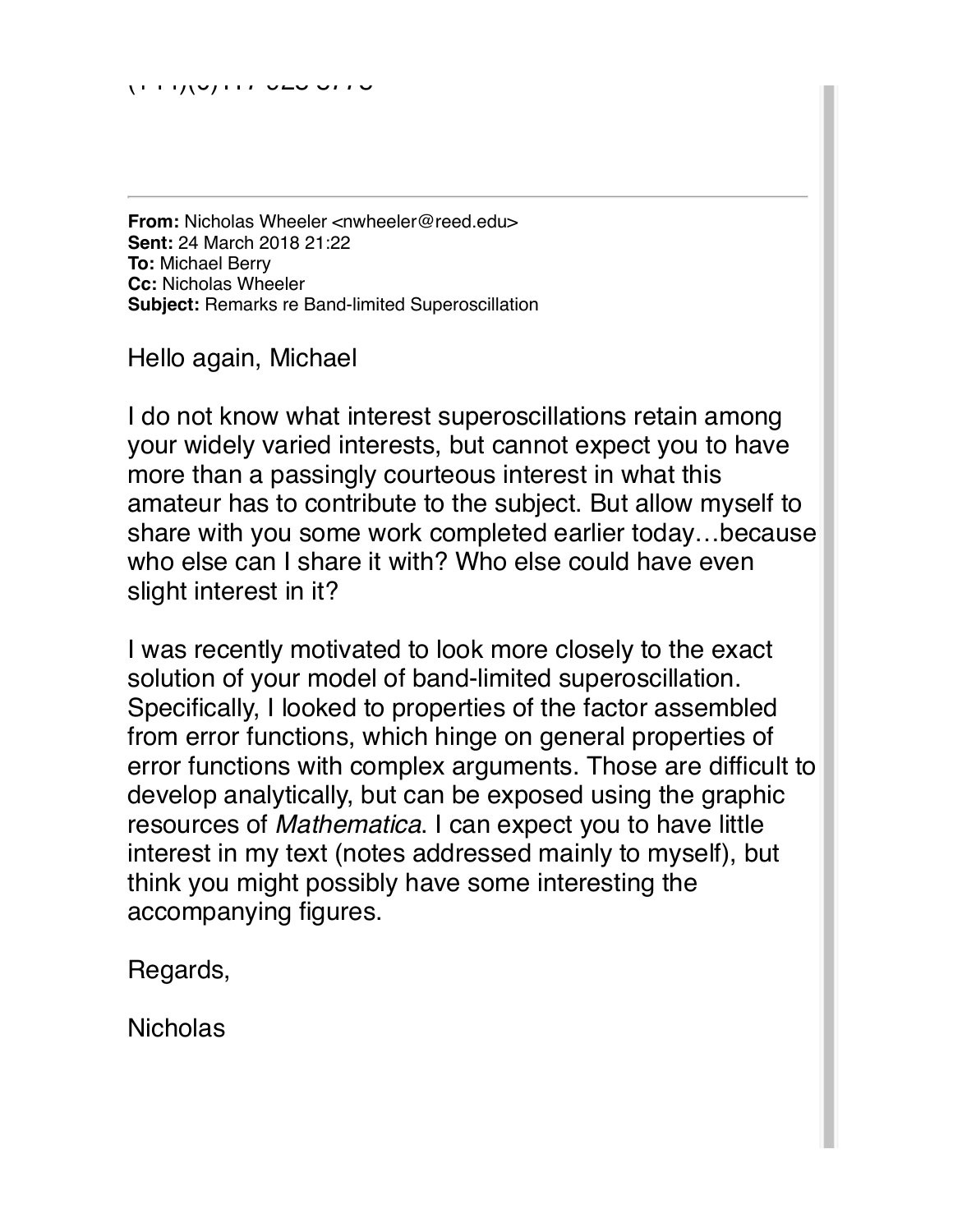